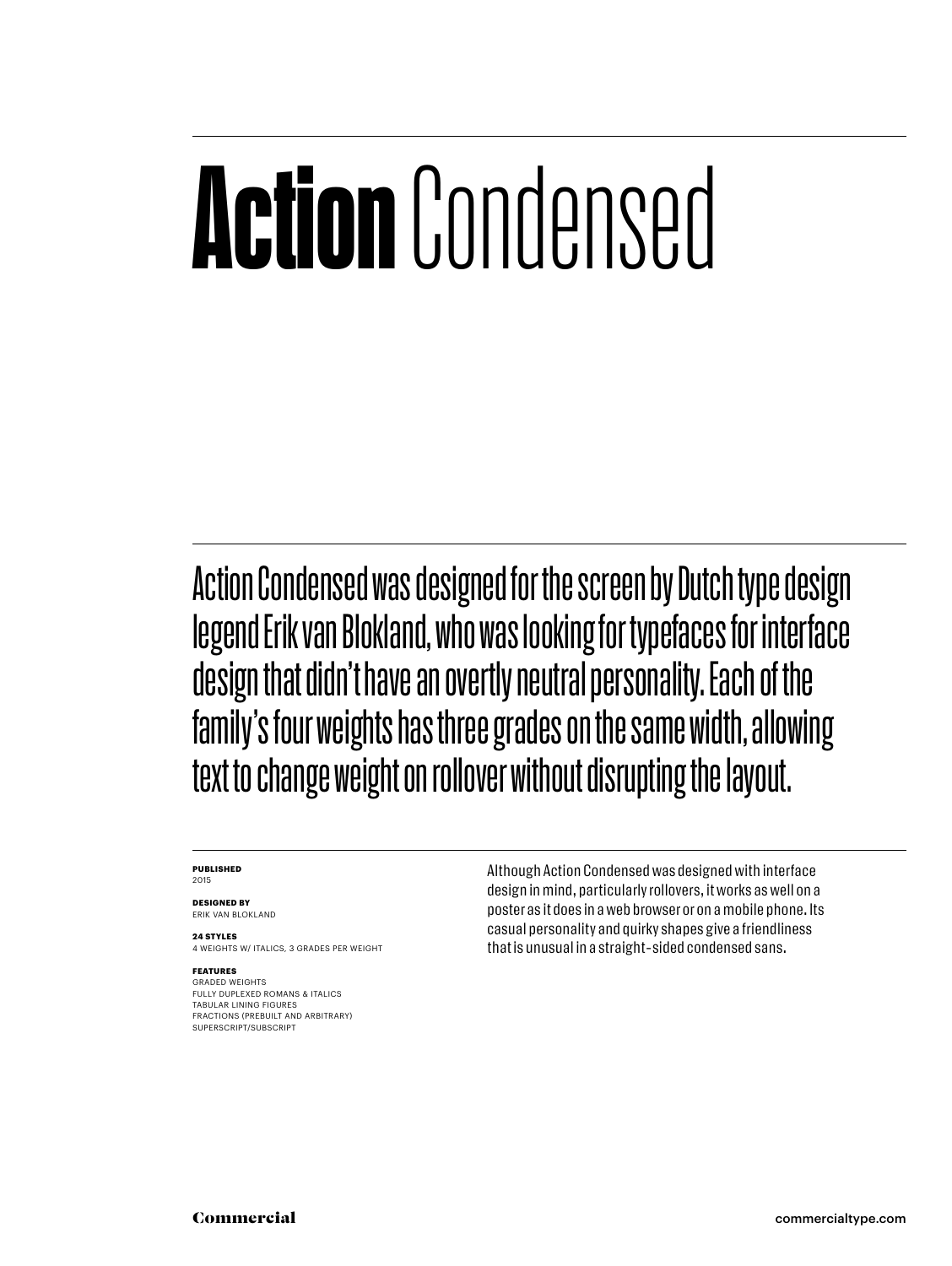Action Condensed Light Grade 1 *Action Condensed Light Grade 1 Italic* Action Condensed Light Grade 2 *Action Condensed Light Grade 2 Italic* Action Condensed Light Grade 3 *Action Condensed Light Grade 3 Italic* Action Condensed Regular Grade 1 *Action Condensed Regular Grade 1 Italic* Action Condensed Regular Grade 2 *Action Condensed Regular Grade 2 Italic* Action Condensed Regular Grade 3 *Action Condensed Regular Grade 3 Italic* Action Condensed Medium Grade 1 *Action Condensed Medium Grade 1 Italic* Action Condensed Medium Grade 2 *Action Condensed Medium Grade 2 Italic* Action Condensed Medium Grade 3 *Action Condensed Medium Grade 3 Italic* **Action Condensed Bold Grade 1** *Action Condensed Bold Grade 1 Italic* **Action Condensed Bold Grade 2** *Action Condensed Bold Grade 2 Italic* **Action Condensed Bold Grade 3** *Action Condensed Bold Grade 3 Italic*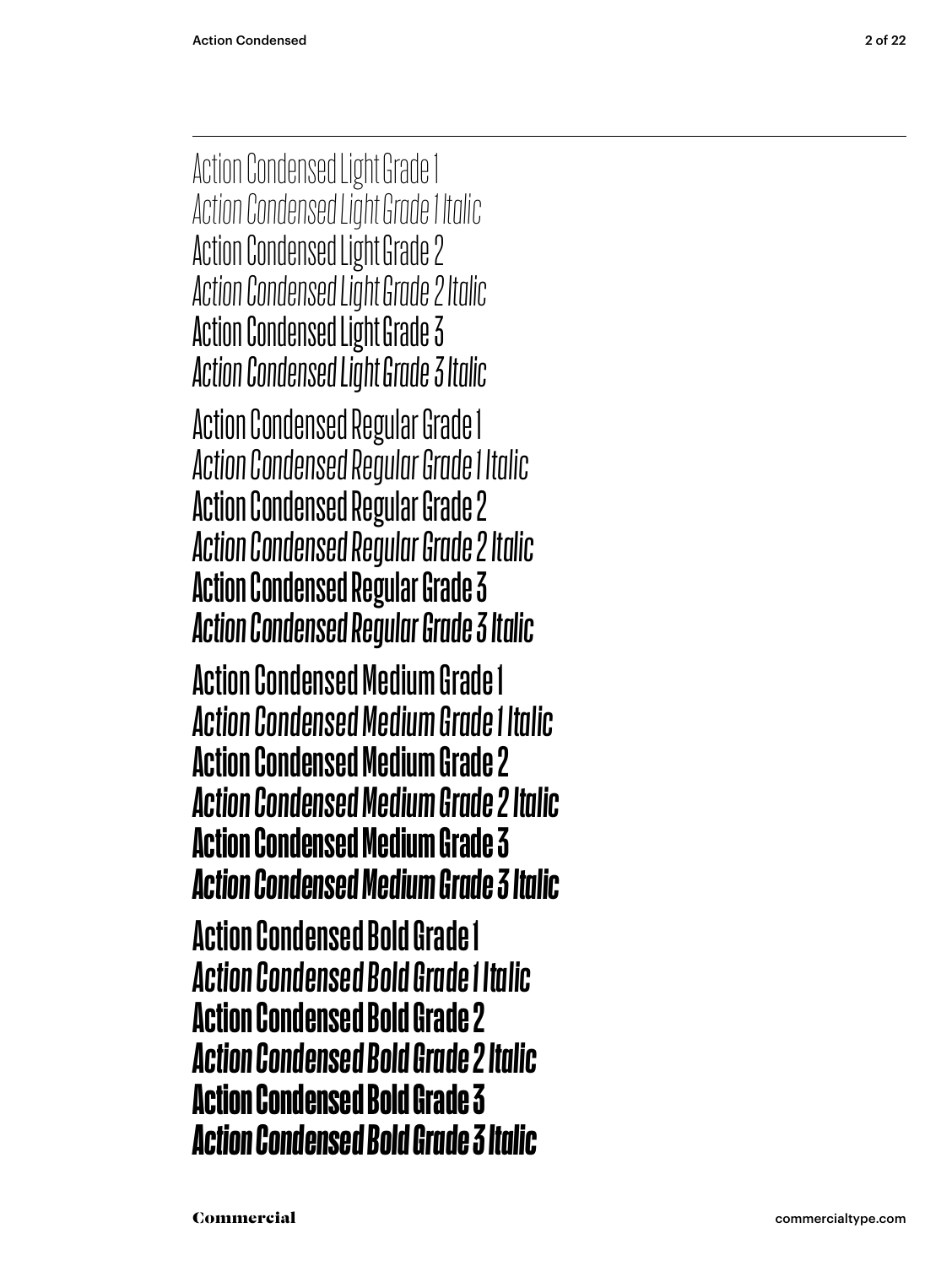**COMPARISON OF GRADED WEIGHTS**

#### **Fully Duplexed**

Within each weight of the Action Condensed family are three different grades, all of which, including the italic styles, have been drawn on the same set of widths. This allows for text to be switched between different grades without any reflowing of text.

| Duplexed romans & italics in each weight $\,$ £6,273 $\,$      | $\frac{3}{8}$ | $\frac{7}{16}$ |
|----------------------------------------------------------------|---------------|----------------|
| Duplexed romans & italics in each weight £6,273                | $\frac{3}{8}$ | $\frac{7}{16}$ |
| Duplexed romans & italics in each weight £6,273                | $\frac{3}{8}$ | $\frac{7}{16}$ |
|                                                                | $\frac{3}{8}$ | $\frac{7}{16}$ |
| Duplexed romans & italics in each weight $\,$ £6,273 $\,$      | $\frac{3}{8}$ | $\frac{7}{4}$  |
| Duplexed romans & italics in each weight £6,273 8 <sup>3</sup> |               | 1/16           |

ACTION CONDENSED REGULAR & ITALIC, GRADES 1 – 3, 18 PT

#### **Graded Weights**

While the grades were intially created for rollovers in on-screen applications, they can also be used to make subtle adjustments to the weight of a piece of text without changing the copyfit.

### Distinct Cultural Flavors Distinct Cultural Flavors

ACTION CONDENSED LIGHT, GRADES 1 & 3, 50 PT

#### **Mapped Styles**

Each weight of Action Condensed is listed as a separate family in the font menu, making it easier to switch between grades on a fully styled block of text via the type palette in most layout applications.

### General Election News – Spring 2015

How all the figures stacked up on Election Day

#### General Election News – Spring 2015 How all the figures stacked up on Election Day

ACTION CONDENSED MEDIUM & LIGHT, GRADES 1 & 3, 50 PT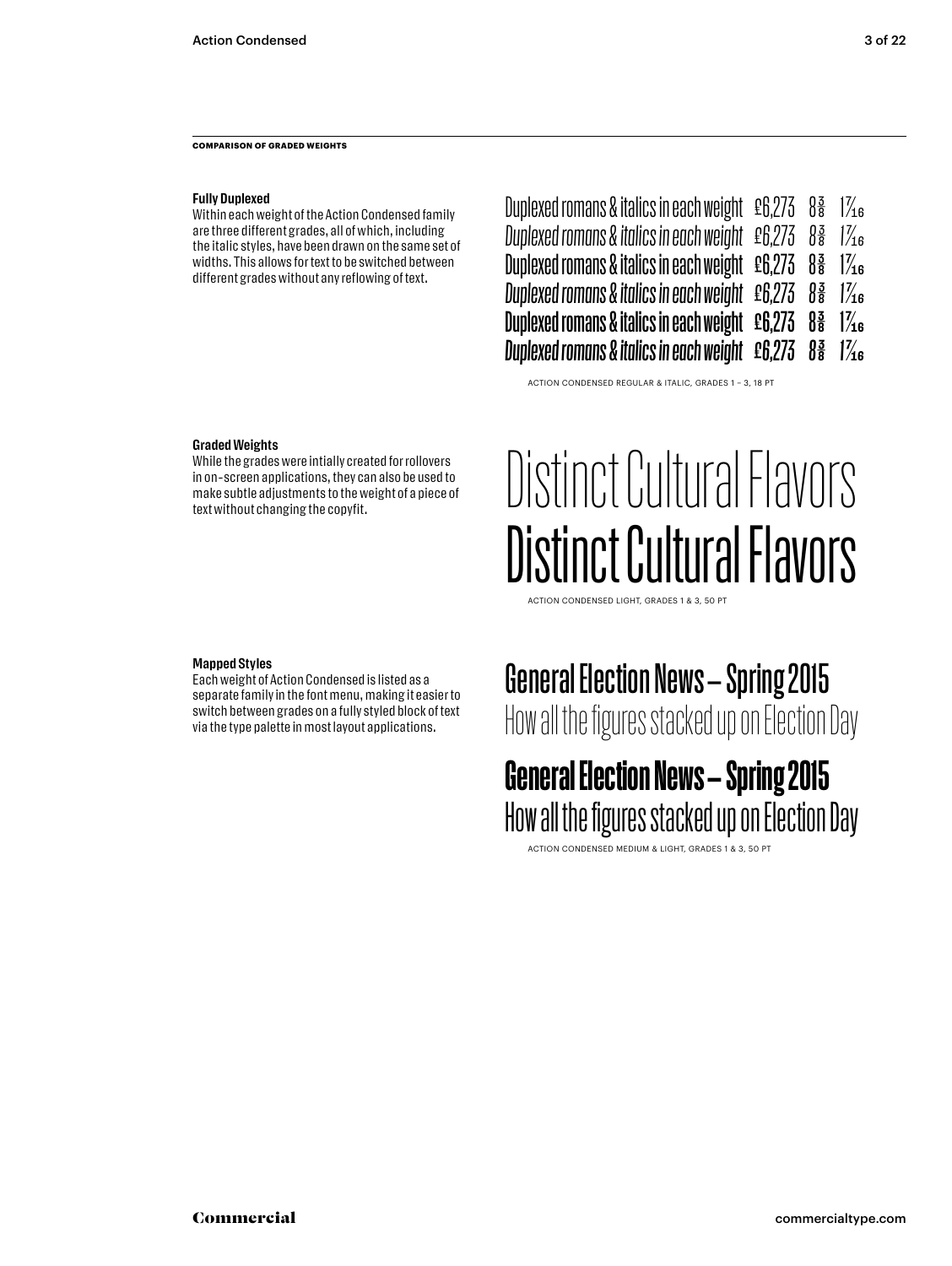## $\begin{bmatrix} \begin{bmatrix} 1 & 1 \\ 1 & 1 \end{bmatrix} & \begin{bmatrix} 1 & 1 \\ 1 & 1 \end{bmatrix} & \begin{bmatrix} 1 & 1 \\ 1 & 1 \end{bmatrix} & \begin{bmatrix} 1 & 1 \\ 1 & 1 \end{bmatrix} & \begin{bmatrix} 1 & 1 \\ 1 & 1 \end{bmatrix} & \begin{bmatrix} 1 & 1 \\ 1 & 1 \end{bmatrix} & \begin{bmatrix} 1 & 1 \\ 1 & 1 \end{bmatrix} & \begin{bmatrix} 1 & 1 \\ 1 & 1 \end{bmatrix} & \begin{bmatrix} 1 & 1 \\ 1 & 1 \end{bmatrix$ Many Pre-Raphaelites ACTION CONDENSED LIGHT, GRADE 1, 100 PT

### THE NEW FRENCH STYLE Kierkegaardova Teória ACTION CONDENSED LIGHT, GRADE 2, 100 PT

# PERCEPTIONSFÖRMÅGA Individualistisk filosofi

ACTION CONDENSED LIGHT, GRADE 3, 100 PT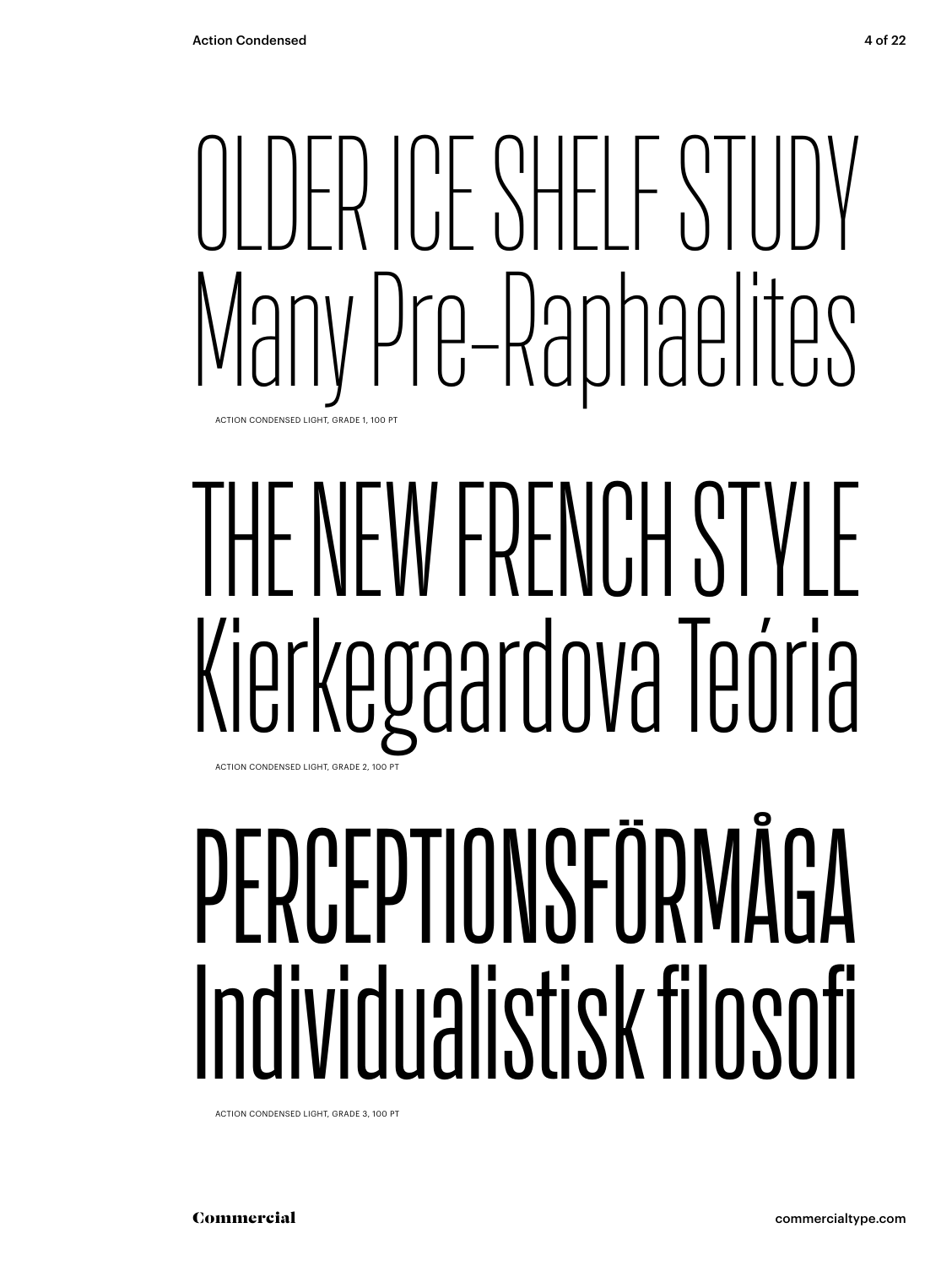# *ANALYTISCHE FILOSOFIE The Euro 2017 Qualifier*

ACTION CONDENSED LIGHT, GRADE 1, 100 PT

# *FRANCESE INFLUENZERÀ Sharp sleight-of-hand*

ACTION CONDENSED LIGHT, GRADE 2, 100 PT

# *EXPERIMENTAL MARKET Un carácter biográfico*

ACTION CONDENSED LIGHT, GRADE 3, 100 PT [ALTERNATE a g]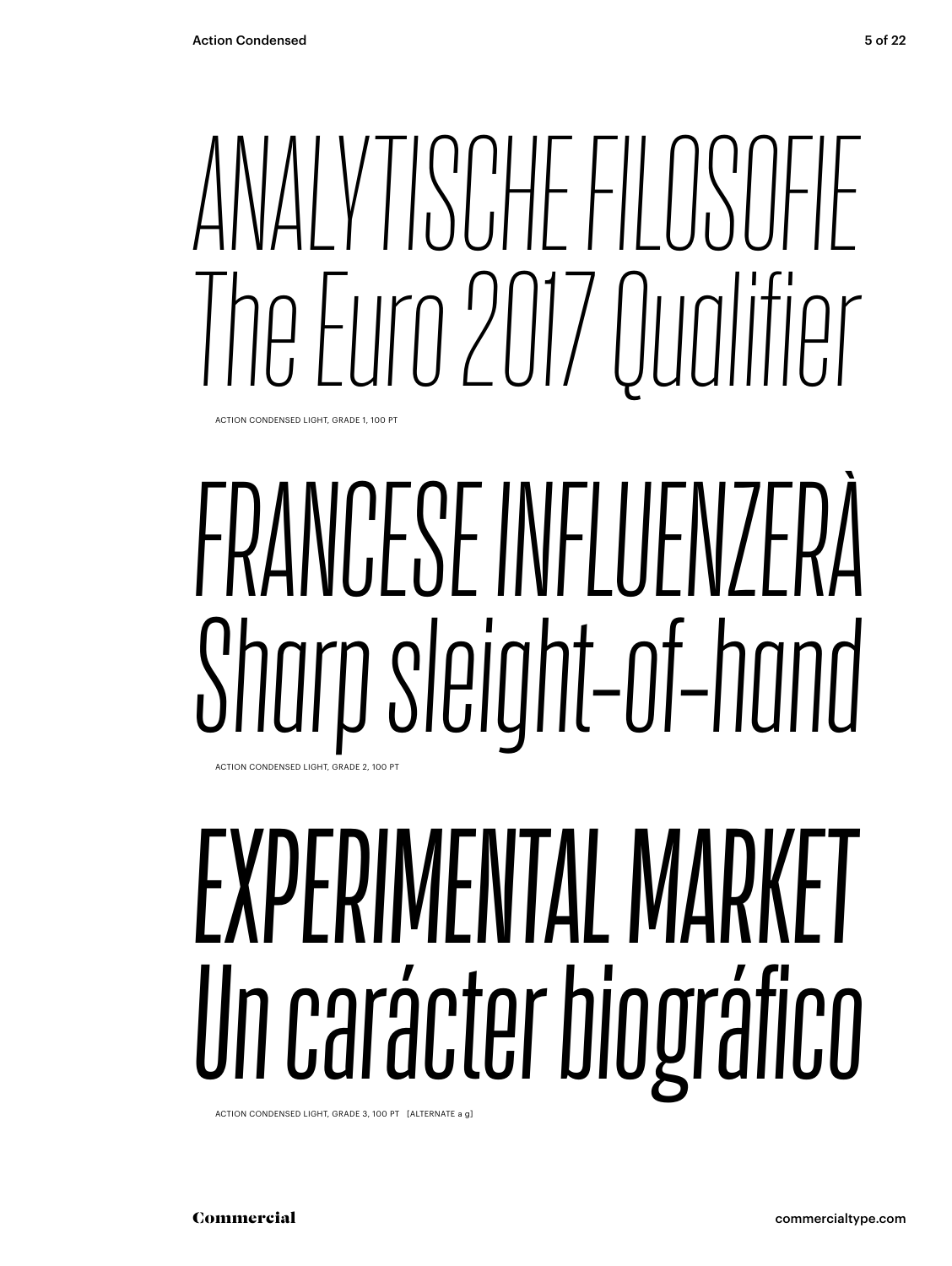## DOWNTOWN MADISON L'engagement Social ACTION CONDENSED REGULAR, GRADE 1, 100 PT [ALTERNATE a g]

## ZAJEDNIČKI UREĐIVAO Inspiring monologue ACTION CONDENSED REGULAR, GRADE 2, 100 PT

# NEW IN SUMMER 201 Arheološka Najdišča

ACTION CONDENSED REGULAR, GRADE 3, 100 PT [ALTERNATE 1]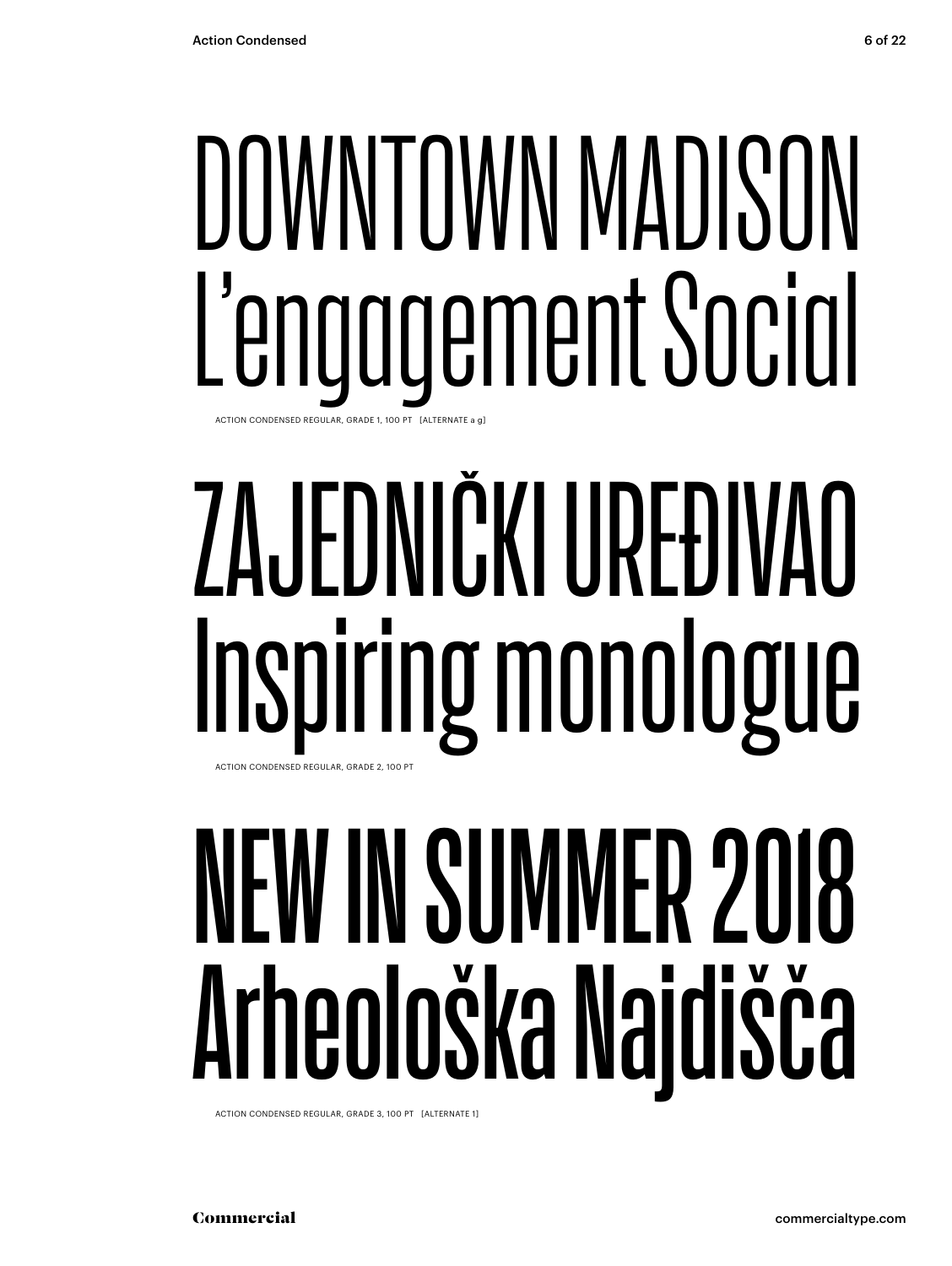# ARCHITETTURA GRECA Tourné aux Pays-Bas

ACTION CONDENSED REGULAR ITALIC GRADE 1 100 PT

# ABIDING FASCINATION The evolution of man

ACTION CONDENSED REGULAR ITALIC, GRADE 2, 100 PT

## DISTILLED APRIL 1975 Literatura universală

ACTION CONDENSED REGULAR ITALIC, GRADE 3, 100 PT [ALTERNATE a 1]

Commercial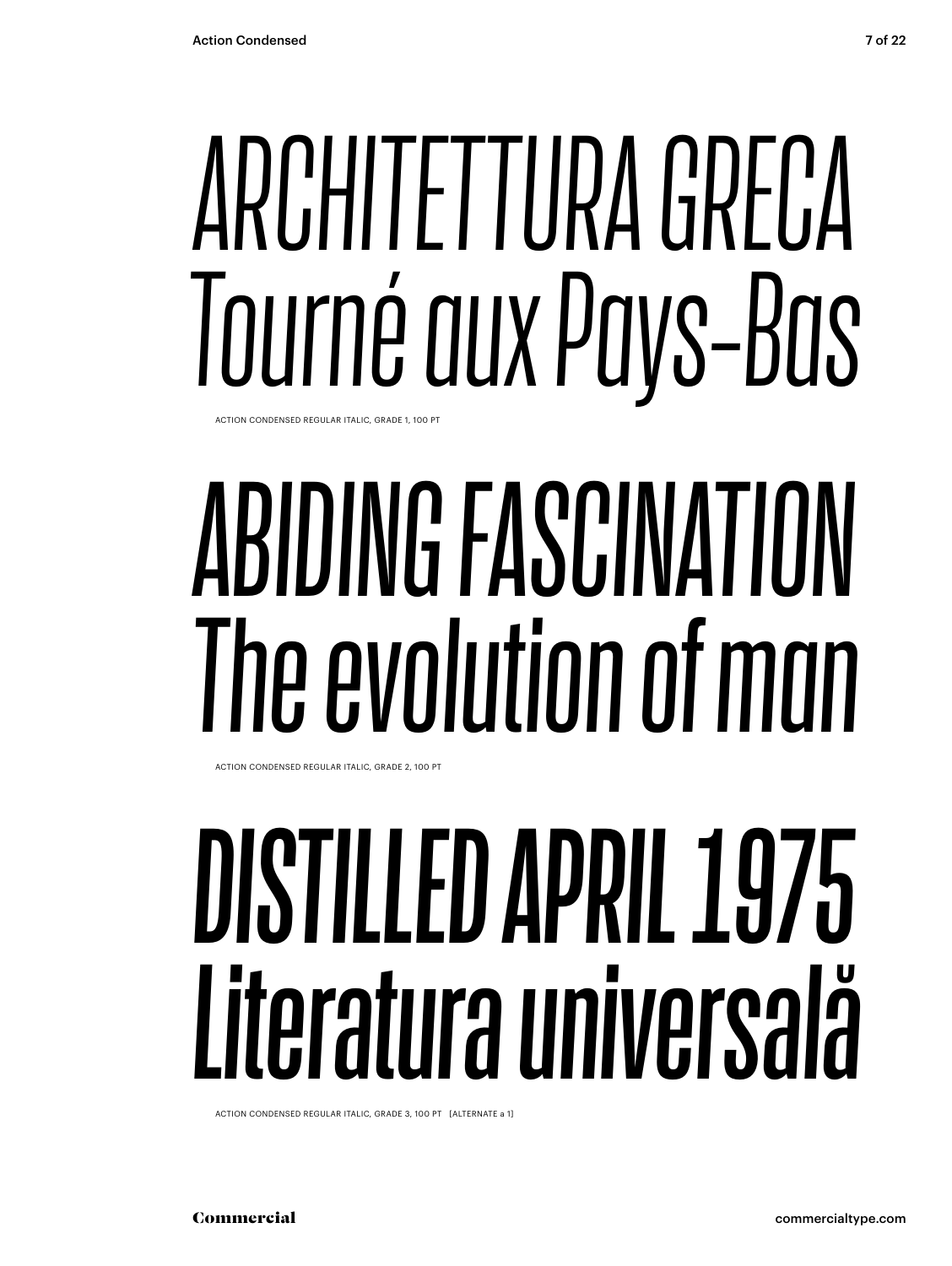## **AERIKANSK TEATER** Það eru fjórir rauðir ACTION CONDENSED MEDIUM, GRADE 1, 100 PT

# **NCE-FRA I** warzer Riesli

ACTION CONDENSED MEDIUM, GRADE 2, 100 PT [ALTERNATE a]

# RGUMU KRĀJU ian Pseudonym

ACTION CONDENSED MEDIUM, GRADE 3, 100 PT

Commercial commercialtype.com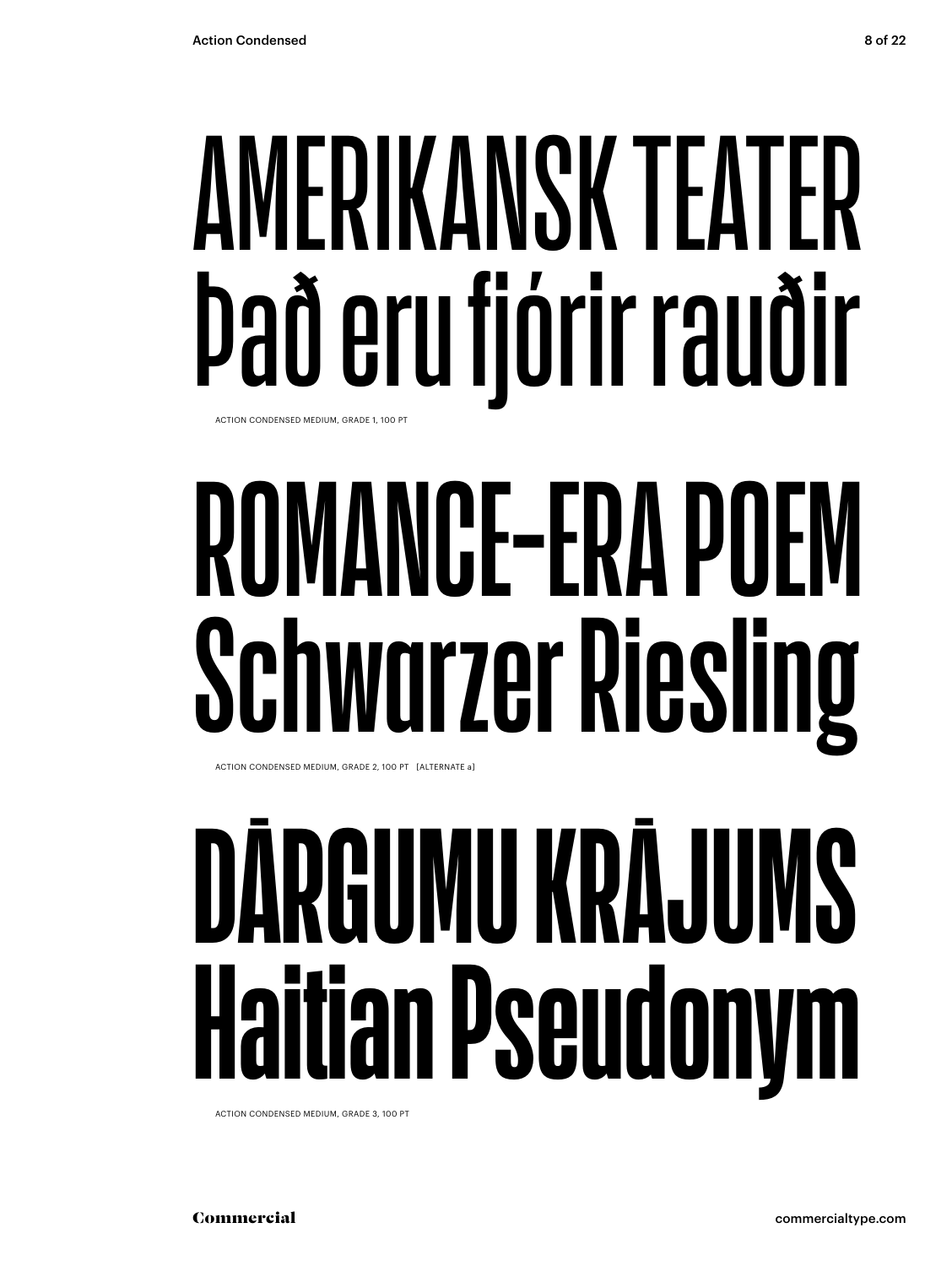### *WIEĦED JISTA' FORSI Binära Talsystemet* ACTION CONDENSED MEDIUM ITALIC, GRADE 1, 100 PT

# *PRODUCT CREATORS Frequently updated*

ACTION CONDENSED MEDIUM ITALIC, GRADE 2, 100 PT

# *KONINKLIJK MUSEUM Größten Säugetiere*

ACTION CONDENSED MEDIUM ITALIC, GRADE 3, 100 PT

Commercial commercialtype.com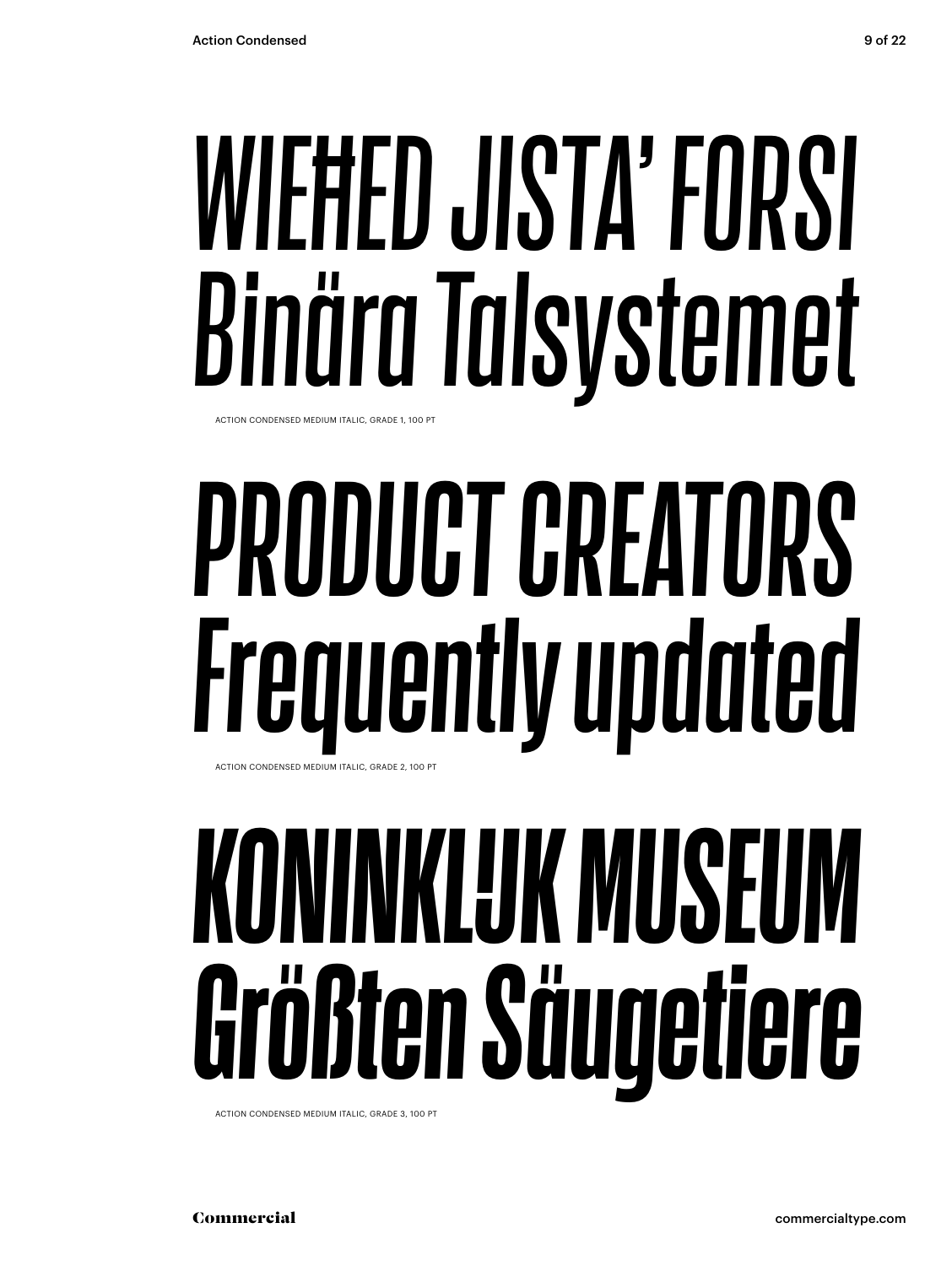## TRADIÇÃO POPULAR Ikānos un Ēģiptē ACTION CONDENSED BOLD, GRADE 1, 100 PT

# **TETTURA I** er 147 storylines

ACTION CONDENSED BOLD, GRADE 2, 100 PT

### $\blacklozenge$ HFK ak zachowała

ACTION CONDENSED BOLD, GRADE 3, 100 PT

Commercial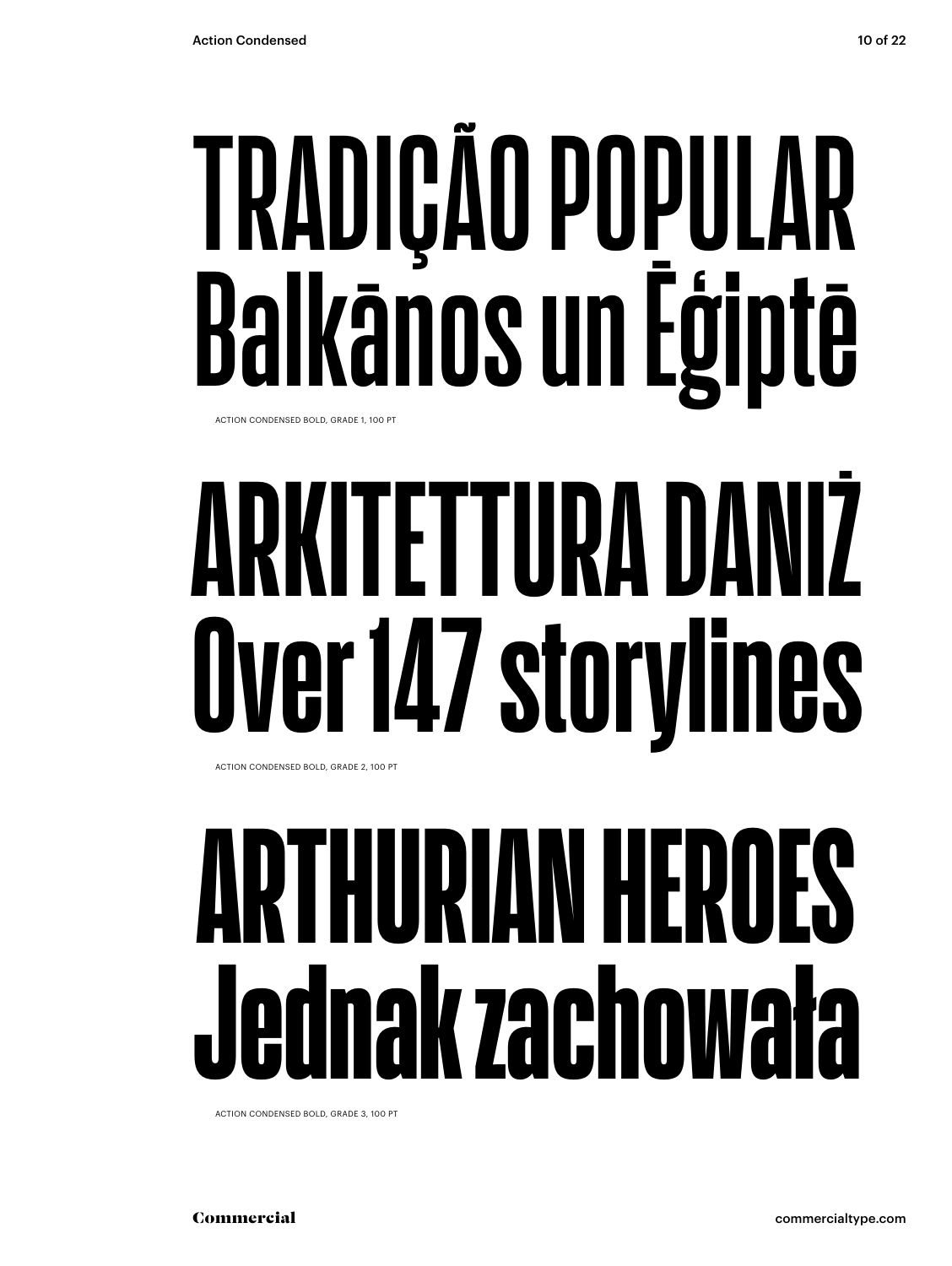# ESKI BIR BAŞBAKAN Robust Succulents

ACTION CONDENSED BOLD ITALIC GRADE 1 100 PT

# THE CRITICAL ANGLE Související články

ACTION CONDENSED BOLD ITALIC, GRADE 2, 100 PT

## NEW FOOD MARKETS Los Cinco Clásicos

ACTION CONDENSED BOLD ITALIC, GRADE 3, 100 PT

Commercial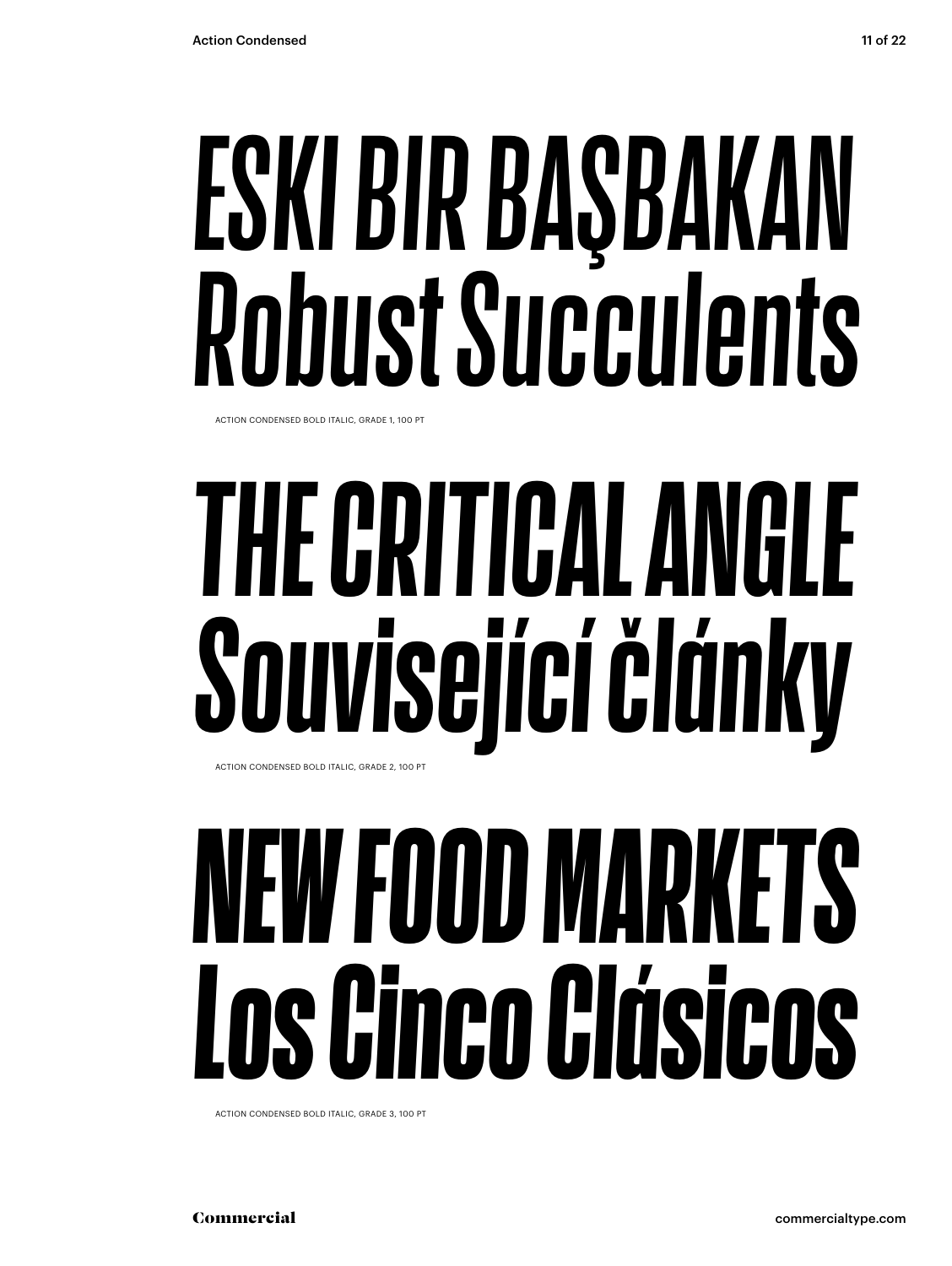CTION CONDENSED LIGHT, LIGHT ITALIC, GRADE 1, 50 CAMBIA ANCHE LA TIPOLOGIA DEL PERSONAGGIO Arctangent of the coefficient of static friction *TITANIC PARADIGM SHIFTS IN PERSONAL HEALTH Prima atestare documentară datează din 751*

NEW TECHNIQUES FOR PRACTICAL ENGINEERING The piece was kept secret for over 300 years *SUPERPOSITION DE LA TRAME DE LA CHEMISE ET Their objective of changing consumer habits*

ACTION CONDENSED LIGHT, LIGHT ITALIC, GRADE 2, 50 PT

### PREKRÝVANIE DVOCH PRAVIDELNÝCH OBRAZCOV Sanatın yaratıcı ve katılımcı bir rol oynayarak *UTILIZADO PARA CONCIERTOS Y OTROS EVENTOS Opvallend genoeg kreeg Joule dit artikel niet*

**CTION CONDENSED LIGHT, LIGHT ITALIC, GRADE 3**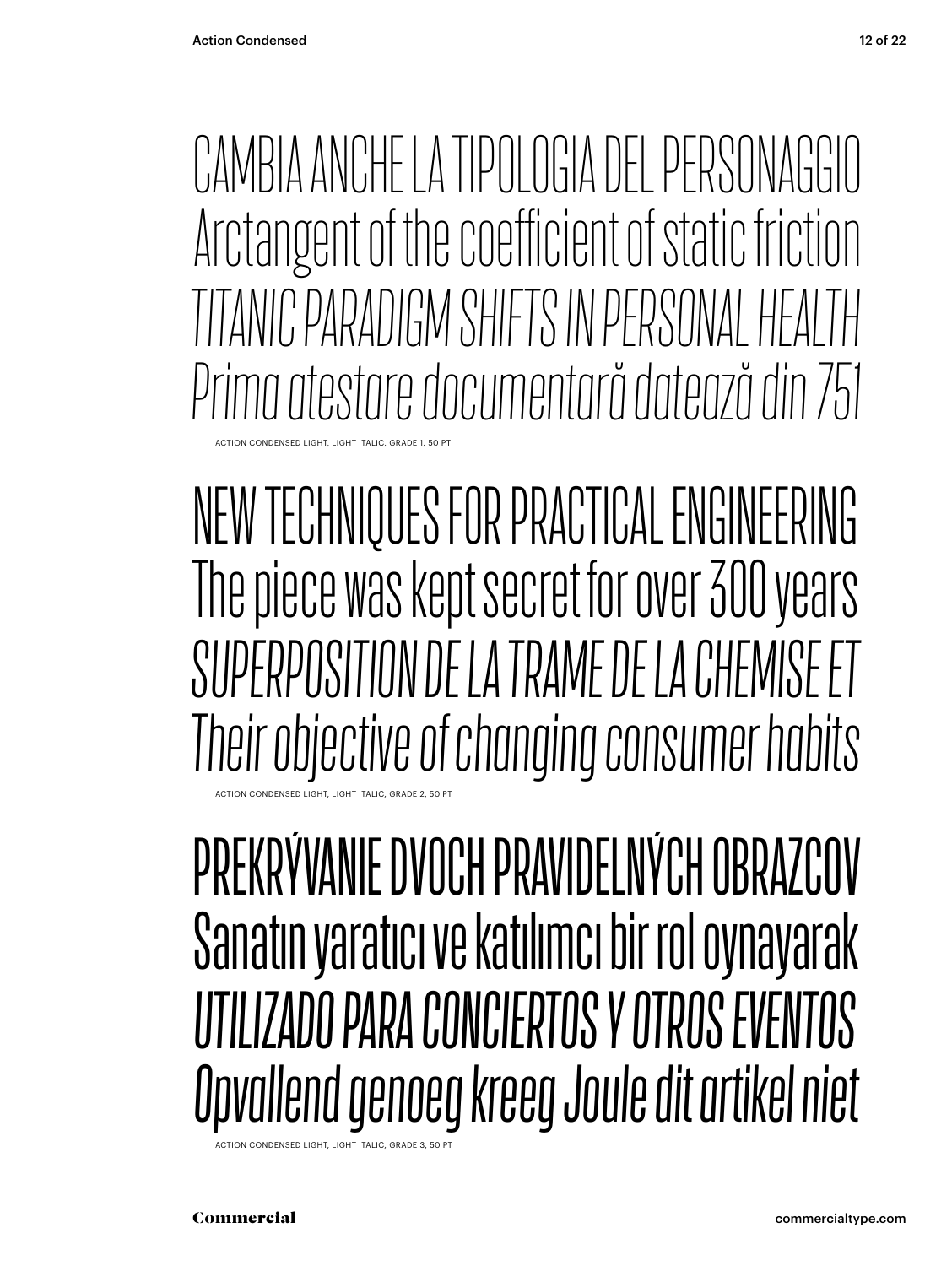### SUBJECTIVITEIT IS WAARHEID BETEKENT NIET Une innovation majeure de la technologie L-AHJAR POST LI KISEB FIT-TAZZA TAD-DINJA Honoré de Balzac visitou São Petersburgo

GLASGOW'S FORTUNES IN THE 17TH CENTURY Rýchlosť vetra sa klasifikuje buď presným HIS TREMENDOUS & TENUOUS POSSIBILITIES El primer académico que prestó atención

### NEW ARTIFICIAL REEFS OF THE HUDSON RIVER Bis 1928 war der Verband für das gesamte THE PROJECT WAS NEARLY \$2.4 MILLION FOR **Construction started in 1968 only after his**

ACTION CONDENSED REGULAR, REGULAR ITALIC, GRADE 3, 50 P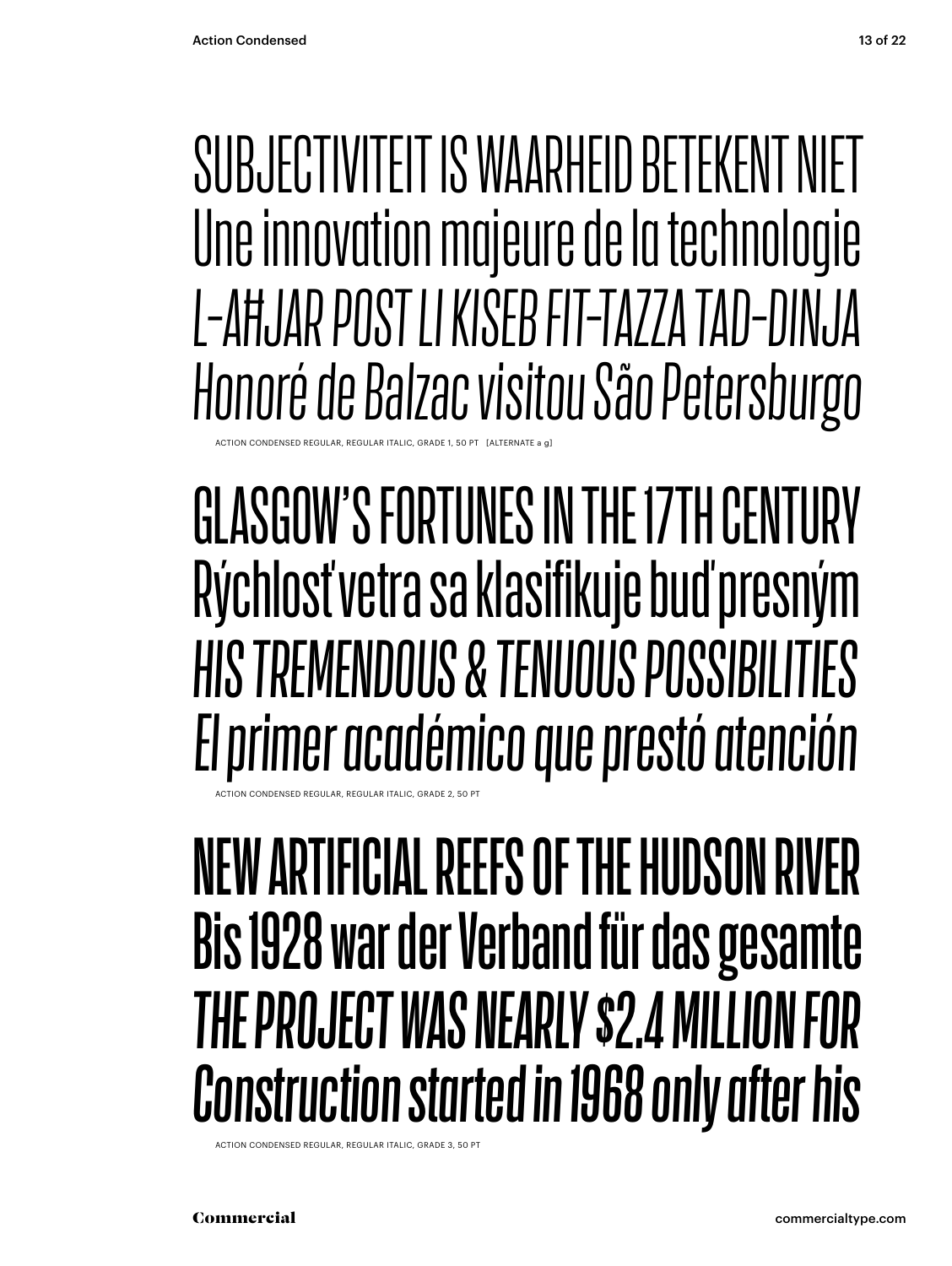### **WETENSCHAPPELUKE INSTRIIMENTMAKER** Vissulega er orðið notað innan annarra PRVOTNÍ ROBIN POČÁTKY OSADY NA ŘECE Ibland har den hålkortstyrda vävstolen

### SHINGONIN HARJOITTAMISEN KESKIÖSSÄ In 1741, the occupation of silk merchant **CLAIMED TO MATCH THE QUALITY OF MANY** Ayant étudié seul la mécanique-il met

### **MEASURING THE MOVEMENTS OF EMOTION** Vzhledem k principu nezávislosti šíření **LUNGO UN TRATTO DI 6.213,8 CHILOMETRI Bespoke 21 oz. raw Japanese selvedge**

ACTION CONDENSED MEDIUM, MEDIUM ITALIC, GRADE 3, 50 P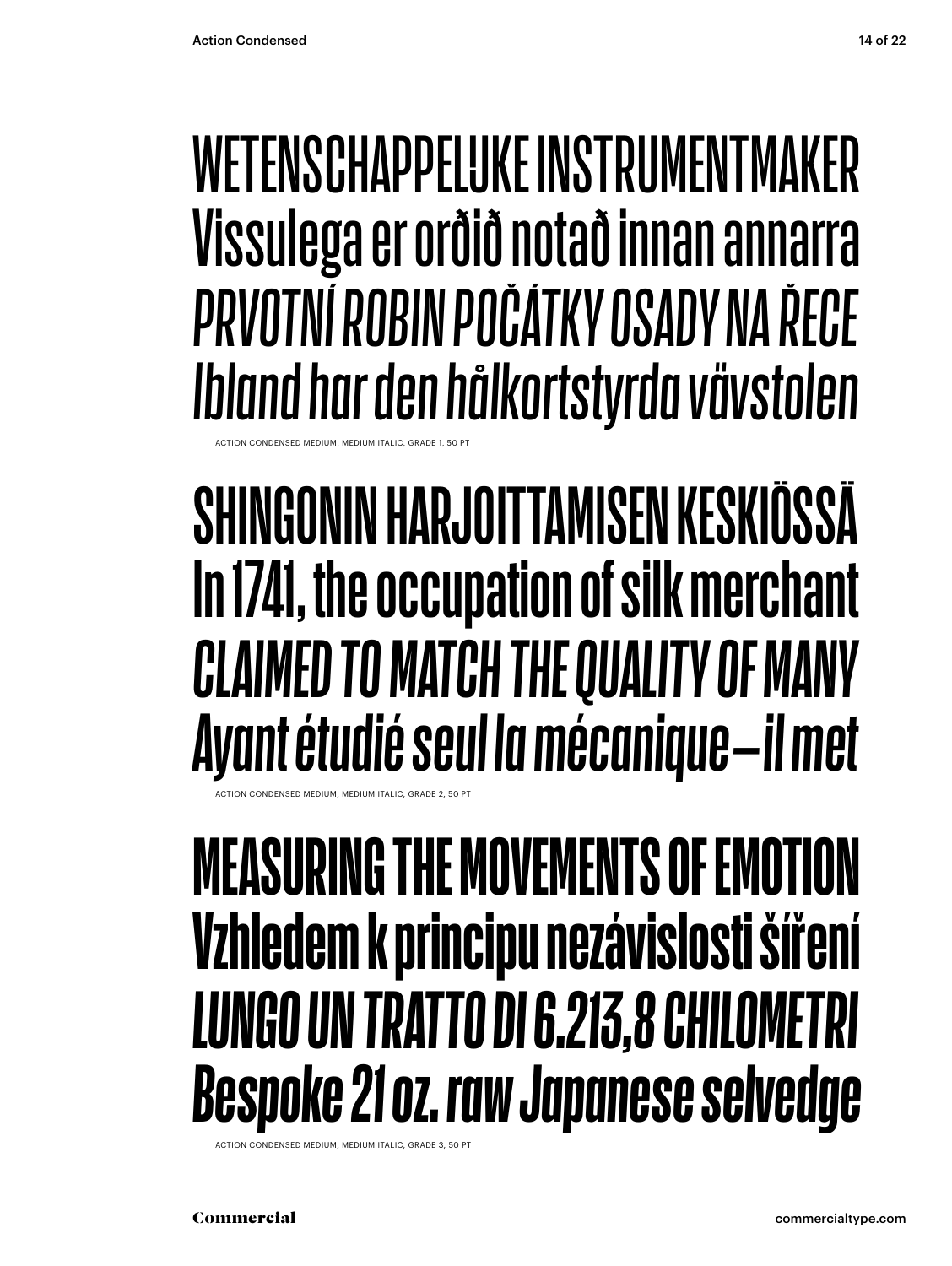### **ALE TÝM, ŽE ČLOVEK MÁ SLOBODNÝ VZŤAH Courting chance & the danger of 'new'**  *KANALEN ÖPPNADES 1986 OCH HADE SIN Instinctual practitioners of visual arts* ACTION CONDENSED BOLD, BOLD ITALIC, GRADE 1, 50 PT

### **KIRJA JULKAISTIIN ENNEN ELOKUVAA JA Hiszen mint Arkhimédész törvényéből** *ANCIENT GREEK'S MEDIO-PASSIVE VOICE Linie na ekranie komputera mogą być*

ACTION CONDENSED BOLD, BOLD ITALIC, GRADE 2, 50 PT

### **HIS DEBUT PERFORMANCE PIECE IN 2001 Esta operação é hoje em dia realizada** L'ESPRIT DE LA CHRONOLOGIE FLOTTA *Kljásteinsvefstaðir voru með steinum*

ACTION CONDENSED BOLD, BOLD ITALIC, GRADE 3, 50 PT [ALTERNATE 1]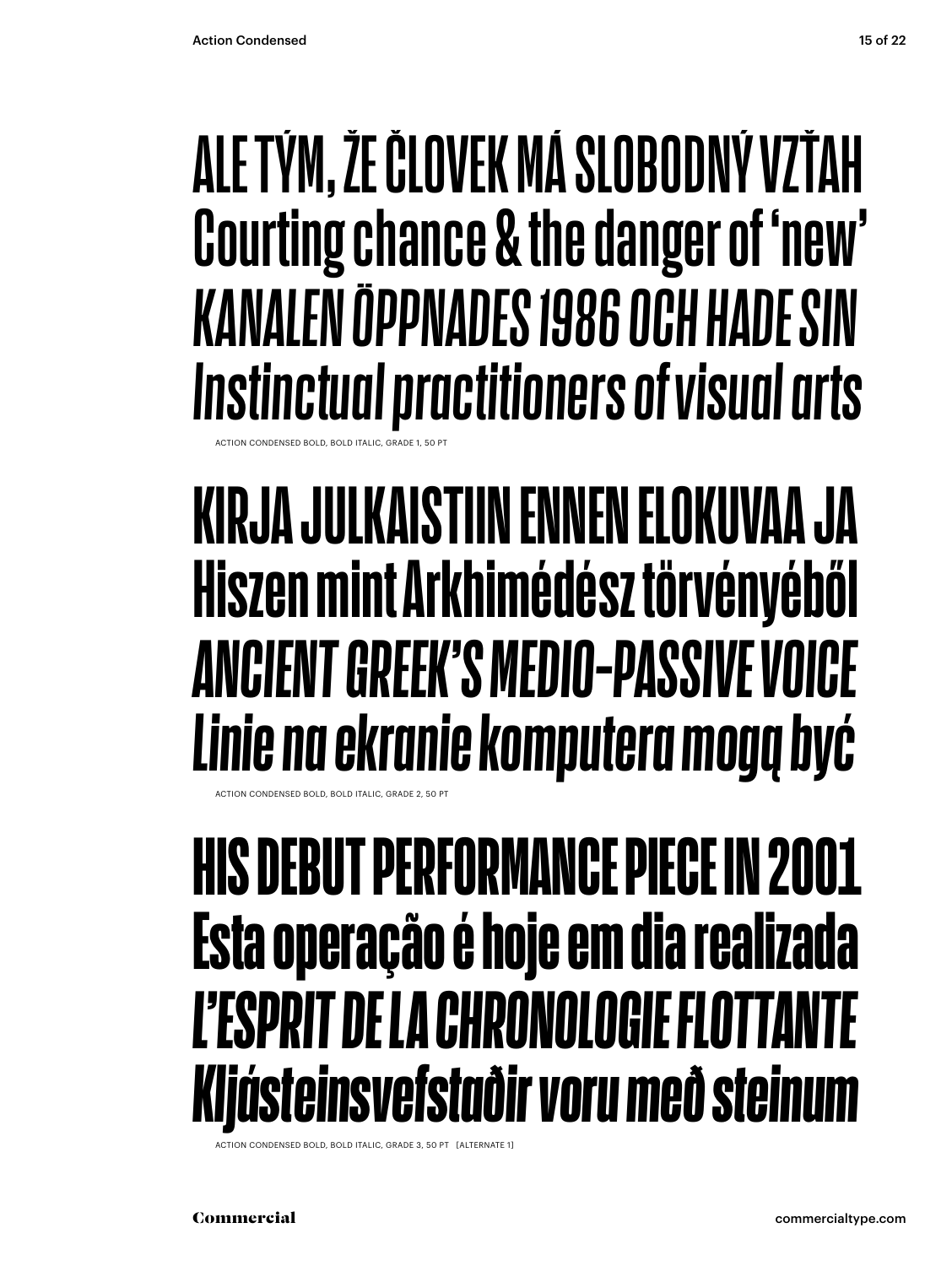EARLY-20TH CENTURY COPENHAGEN HAD CROOKED STREETS WHERE CARRIAGES NEVER ROAMED A vast cultural stronghold of the cultural revolution & a point of political divergence during MILL-GHOXRINIJIET 'IL QUDDIEM IL-MOVIMENT INXTERED MAD-DINJA KOLLHA U EVENTWALMENT Město je významný železniční uzel s hlavním nádražím Termini blízko středu města; se 400 .<br>ACTION CONDENSED LIGHT, LIGHT ITALIC, GRADE 1, 25 PT

ROMÂNIA AVEA SĂ REVINĂ LA UN TURNEU FINAL CÂȘTIGÂND GRUPA DE CALIFICARE PENTRU Conformément à l'esprit de la "chronologie flottante" de toutes les séries de comic SUCH MORPHOLOGICAL CHANGES HAVE MANY OF THEIR COUNTERPARTS IN OLDER SYNTAX Temelini, akılcılığı yadsıyan ve karşı-sanat için çalışan ilk dadaistlerin eserlerinden ACTION CONDENSED REGULAR, REGULAR ITALIC, GRADE 2, 25 PT

#### KIEDY STWIERDZIŁA, ŻE ZAROBIŁA WYSTARCZAJĄCO DUŻO PIENIĘDZY, POSTANOWIŁA In keeping with the university's experimental ethos, new students were asked THESE MODERN TIMES OPENED WITH THE CONCEPT OF "THE MEASUREMENT OF RISK" Egyptierna använde det binära talsystemet för att skriva bråktal i decimalform

ACTION CONDENSED MEDIUM, MEDIUM ITALIC, GRADE 2, 25 PT [ALTERNATE UPRIGHT a g]

DAI RESTI RINVENUTI A CIRCA 5 METRI SOTTO L'EDIFICIO ALLA FINE DEL XIX SECOLO Daug senosios graikų kalbos žodžių virto tarptautiniais žodžiais ir terminais IN DER SCHENKUNGSURKUNDE WIRD ERSTMALS DIE GRÖSSE DES ORTES GENANNT Bajorországot ugyanezen év szeptemberében az ítélet hatályba lépése után

ACTION CONDENSED BOLD, BOLD ITALIC, GRADE 2, 25 PT [ALTERNATE ITALIC a g]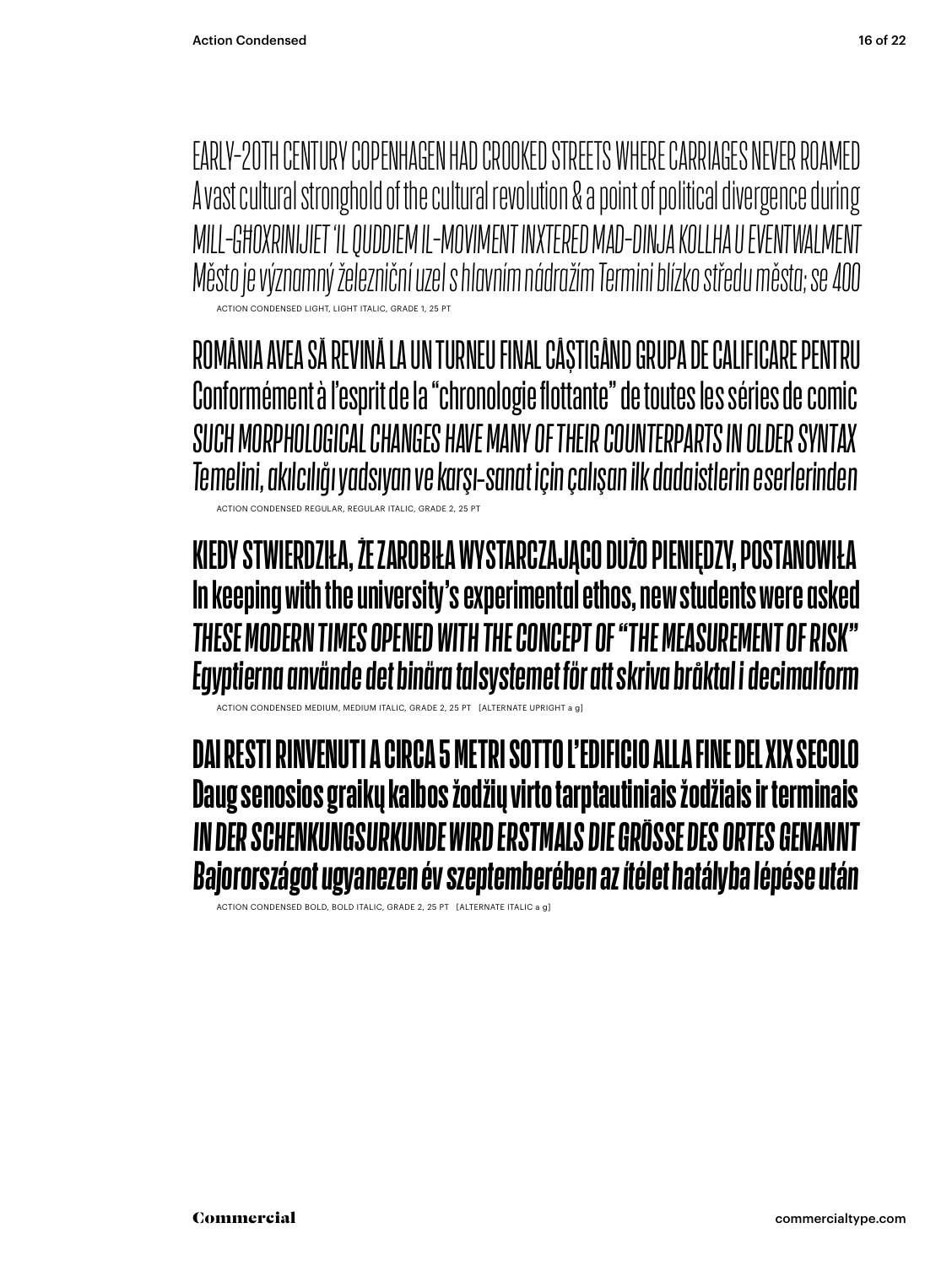### Index van de menselijke ontwikkeling Nejznámější Starověkou Památkou 9 Minuten von der Meisterschaft **Best Napa Valley Wines for 2016** ACTION CONDENSED LIGHT, GRADE 1, 60 PT ACTION CONDENSED REGULAR, GRADE 1, 60 PT ACTION CONDENSED MEDIUM, GRADE 1, 60 PT

ACTION CONDENSED BOLD, GRADE 1, 60 PT

#### *Lionized Local & National Broadcasts* ACTION CONDENSED LIGHT ITALIC, GRADE 1, 60 PT

## *Diretoria Financeira Federal Alemã*

ACTION CONDENSED REGULAR ITALIC, GRADE 1, 60 PT [ALTERNATE a]

## *Performans sanatçılarının ortak*

ACTION CONDENSED MEDIUM ITALIC, GRADE 1, 60 PT

## *Den moderna tecknade seriens*

ACTION CONDENSED BOLD ITALIC, GRADE 1, 60 PT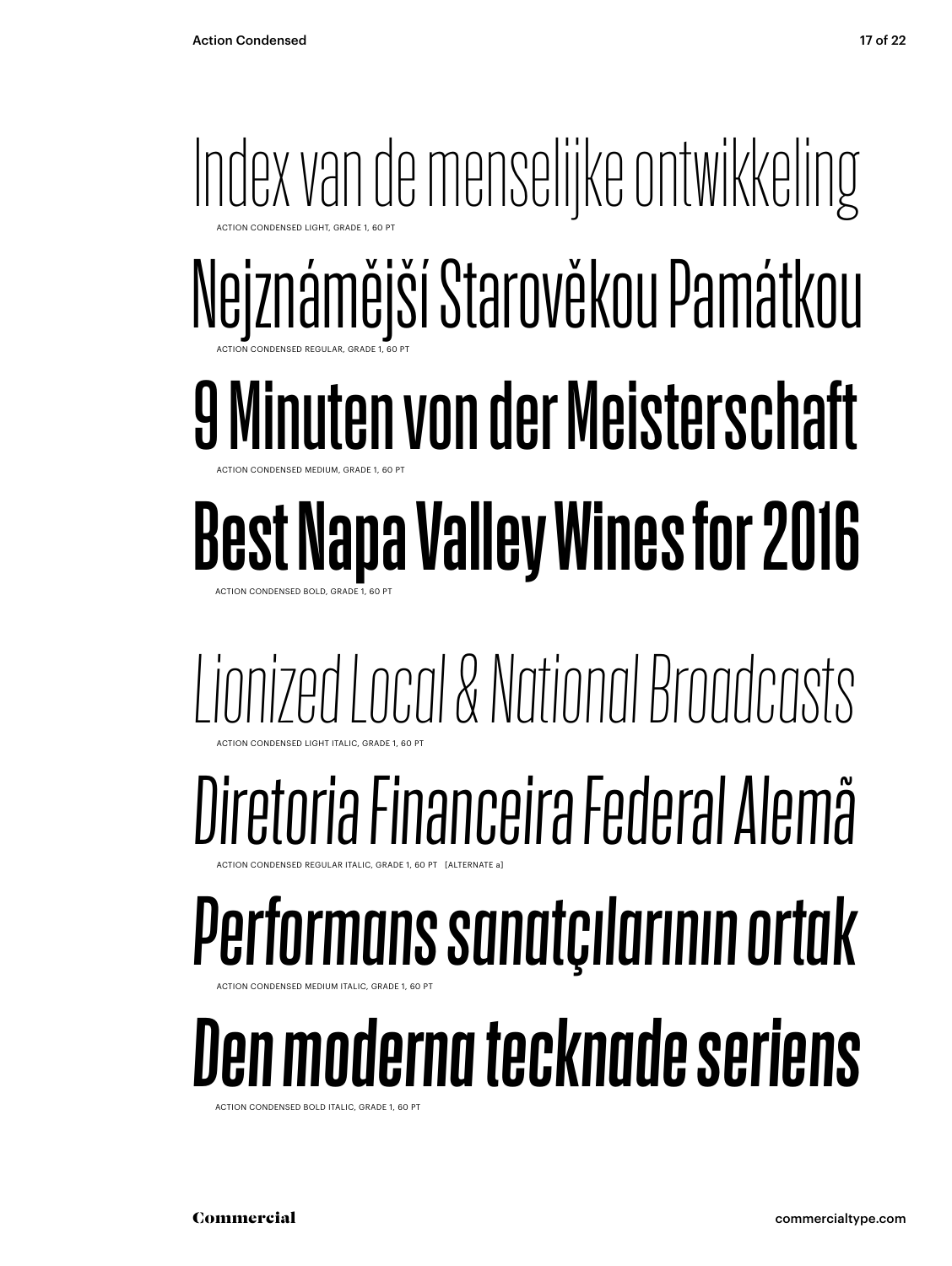| UPPERCASE                                      | ABCDEFGHIJKLMNOPQRSTUVWXYZ                                                                                                                                                                                                                        |
|------------------------------------------------|---------------------------------------------------------------------------------------------------------------------------------------------------------------------------------------------------------------------------------------------------|
| LOWERCASE                                      | abcdefghijklmnopqrstuvwxyz                                                                                                                                                                                                                        |
| STANDARD PUNCTUATION                           | ; ;?,;;;-——[][  { / \&@*""",,,«» <sub>'</sub> ः §•¶†©®®™                                                                                                                                                                                          |
| ALL CAP PUNCTUATION                            | $\left[\ddot{a}$ :: --- $\left[\right]$     $\left[\ddot{a}$ \cdots (x) \cdots (x) \cdots (x) \cdots (x) \cdots (x) \cdots (x) \cdots (x) \cdots (x) \cdots (x) \cdots (x) \cdots (x) \cdots (x) \cdots (x) \cdots (x) \cdots (x) \cdots (x) \cdo |
| LIGATURES                                      | ₩                                                                                                                                                                                                                                                 |
| PROPORTIONAL LINING<br>default figures         | SEE¥¤1234567890Cf%% <sup>ao</sup> #°Nº<+=-*÷>'"                                                                                                                                                                                                   |
| PREBUILT FRACTIONS                             | $\frac{1}{2}$ $\frac{1}{3}$ $\frac{2}{3}$ $\frac{1}{4}$ $\frac{3}{8}$ $\frac{1}{8}$ $\frac{3}{8}$ $\frac{5}{8}$ $\frac{7}{8}$                                                                                                                     |
| <b>NUMERATORS &amp;</b><br><b>DENOMINATORS</b> | 1234567890/1234567890                                                                                                                                                                                                                             |
| <b>SUPERSCRIPT &amp;</b><br>SUBSCRIPT          | <b>1234567890</b><br>1234567890                                                                                                                                                                                                                   |
| STYLISTIC ALTERNATES                           | ag I 1 àáâãääāãäqĝǧģģ                                                                                                                                                                                                                             |
| MATHEMATICAL SYMBOLS                           | ≤±¬≈≠≥∏∆µ                                                                                                                                                                                                                                         |
| ARROWS                                         | ↞↟↡↠                                                                                                                                                                                                                                              |

ACCENTED UPPERCASE

ACCENTED LOWER CASE

#### AAAAAAAAAÆÆÇĆČČČDĐEĒĒĒĒĒĒĘĞĜĢGHĤIIIIII **TITJKŁLLILINNNNNOOOOOOOOOOOERRRSSSSSDTTT** ÚÛÙŨŬŰŪŲŮŨŴŴŴŴÝŶŸŸIJŽŹŻ

áâàäååãāąææçćčĉċďđéêèëěēęğĝģģħĥíîìïi **Tilliktll II nnnnoodoogooderrsssssBbtttuu** ùüŭűūyůũẃŵẁẅýŷỳijžźż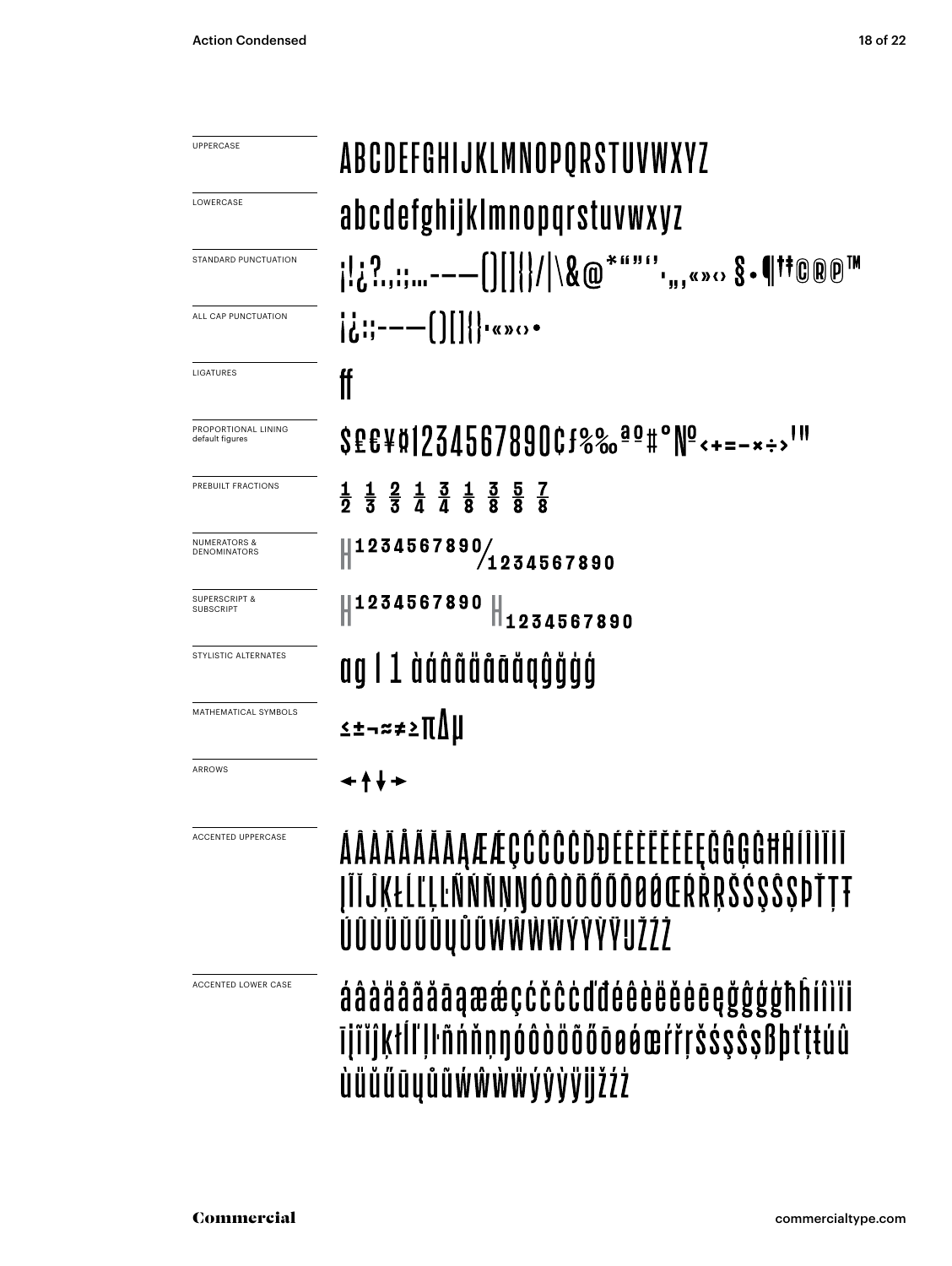| <b>UPPERCASE</b>                               | ABCDEFGHIJKLMNOPQRSTUVWXYZ                                                                                                                                                                                                                                                                                                           |
|------------------------------------------------|--------------------------------------------------------------------------------------------------------------------------------------------------------------------------------------------------------------------------------------------------------------------------------------------------------------------------------------|
| LOWERCASE                                      | abcdefghijklmnopqrstuvwxyz                                                                                                                                                                                                                                                                                                           |
| STANDARD PUNCTUATION                           | ; ;?,;;;,, ----()   {}/ \&@*""",,,«» <sub>'</sub> › §•¶††©®®™                                                                                                                                                                                                                                                                        |
| ALL CAP PUNCTUATION                            | $\left[\frac{1}{6}:\right]$ = - - $\left[\frac{1}{6}:\right]$ = - - $\left[\frac{1}{6}:\right]$ = - $\left[\frac{1}{6}:\right]$ = - $\left[\frac{1}{6}:\right]$ = - $\left[\frac{1}{6}:\right]$ = - $\left[\frac{1}{6}:\right]$ = - $\left[\frac{1}{6}:\right]$ = - $\left[\frac{1}{6}:\right]$ = - $\left[\frac{1}{6}:\right]$ = -1 |
| LIGATURES                                      | ff                                                                                                                                                                                                                                                                                                                                   |
| PROPORTIONAL LINING<br>default figures         | SEE¥Ø1234567890Cf%% <sup>ao</sup> #°Nº<+=-*÷>'"                                                                                                                                                                                                                                                                                      |
| PREBUILT FRACTIONS                             | $\frac{1}{2}$ $\frac{1}{3}$ $\frac{2}{3}$ $\frac{1}{4}$ $\frac{3}{8}$ $\frac{1}{8}$ $\frac{3}{8}$ $\frac{5}{8}$ $\frac{7}{8}$                                                                                                                                                                                                        |
| <b>NUMERATORS &amp;</b><br><b>DENOMINATORS</b> | 1234567890/1234567890                                                                                                                                                                                                                                                                                                                |
| <b>SUPERSCRIPT &amp;</b><br>SUBSCRIPT          | 1234567890<br>1234567890                                                                                                                                                                                                                                                                                                             |
| <b>STYLISTIC ALTERNATES</b>                    | ag I 1 àáâãäåāåaĝğģģ                                                                                                                                                                                                                                                                                                                 |
| MATHEMATICAL SYMBOLS                           | ≤±¬≈≠≥∏∆µ                                                                                                                                                                                                                                                                                                                            |
| ARROWS                                         |                                                                                                                                                                                                                                                                                                                                      |

#### ÁÂÀÄĂĂĂĂĄÆÆÇĆČĈĈĎĐÉÊÈËËĒĘĞĜĢĠĦĤÍÎÌĬĬĬ ĮĨĬĴĶŁĹĽĻĿÑŇŇŅŇŎŎŎŎŎŎŎŌŧĔŔŘŖŠŚŞŜŞÞŤŢŦ *ÚÛÙŨŬŨŪŲŮŨŴŴŴŴÝŶŸŸIJŽŹŻ*

áâàäããããaææçćčĉcďđéêèëěēe@ğĝģģħĥíîìïi ī į i̇̃i jkł li l | h n n n n n o o o o o o o o o o e r r s s s s s s ß d t ț t u û *ùüŭűūyůũwŵwwyŷyÿjjžźż* 

ACCENTED LOWER CASE

ACCENTED UPPERCASE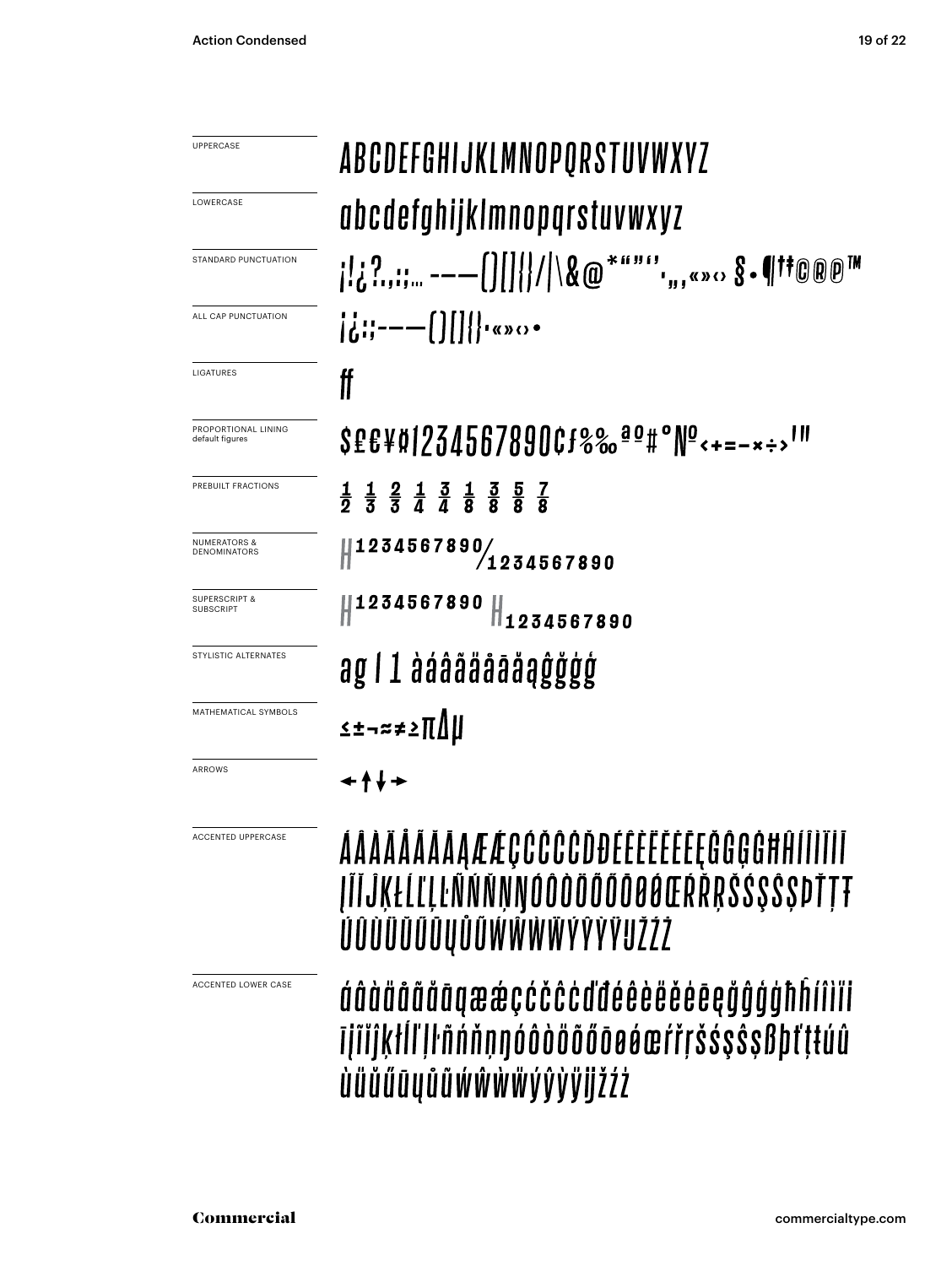**OPENTYPE FEATURES FAMILY WIDE** 

ALL CAPS opens up spacing, moves punctuation up

PROPORTIONAL LINING default figures

LANGUAGE FEATURE<br>Română (Romanian) s accent

Sale Price: \$3,460 €1,895 Originally: ¥7,031 £9,215 Quilts & [Covers] for \$24.65  $\overline{P_{\text{RACTIONS}}^{RACTIONS}}$  21/03/10 and 2 1/18 460/920 21/03/10 and 2<sup>1</sup>/18 460/920 SUPERSCRIPT/SUPERIOR  $X158 + 123 \times 718 - 94260$   $X^{158} + 12^3 \times 7^{18} - 94260$ SUBSCRIPT/INFERIOR  $x158 \div y23 \times 718 - 94260$   $x158 \div y23 \times 718 - 94260$ NUMERATOR CONTRATOR CONTRACTOR 0123456789 for making arbitrary fractions 0123456789 0123456789 DENOMINATOR **DENOMINATOR 0123456789 0123456789 0123456789** for making arbitrary fractions 0123456789 0123456789

**DEACTIVATED ACTIVATED**

Sale Price: \$3,460 €1,895 Originally: ¥7,031 £9,215 QUILTS & [COVERS] FOR \$24.65

Română (Romanian) s accent ÎNSUŞI conştiinţa ştiinţifice ÎNSUŞI conştiinţa ştiinţifice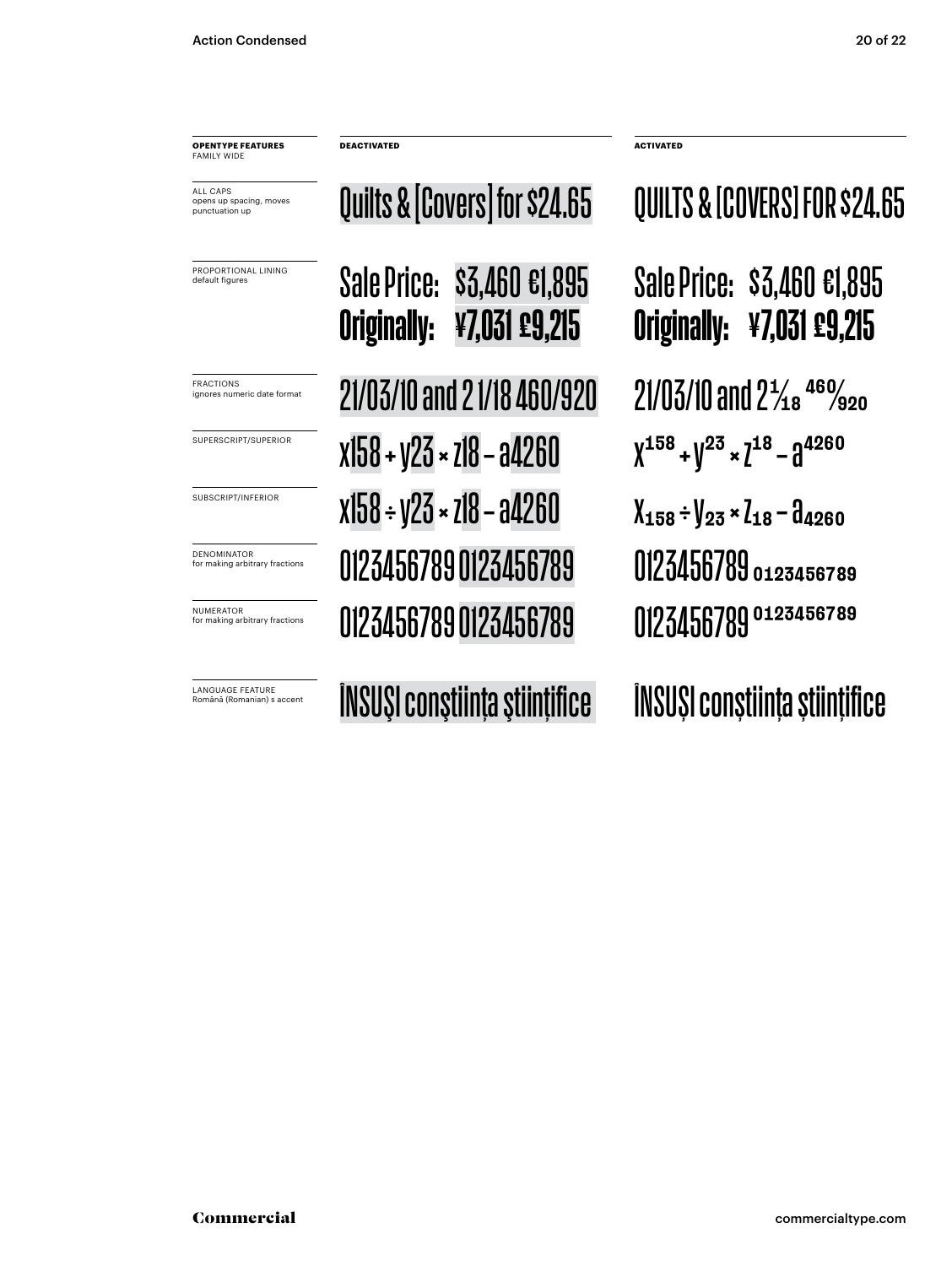**OPENTYPE FEATURES** ROMAN & ITALIC

STYLISTIC SET 05 alternate 1

STYLISTIC SET 06 alternate 1 (no flag)

Illustrator/Photoshop

Last show in the 2015 season Last show in the 2015 season In excess of nearly £170,000  $\blacksquare$  In excess of nearly £170,000 STYLISTIC ALTERNATES **The #1 most fascinating goal** The #1 most fascinating goal

**DEACTIVATED ACTIVATED**

**OPENTYPE FEATURES** ROMAN

STYLISTIC SET 01 alternate a

STYLISTIC SFT 02 alternate g

**OPENTYPE FEATURES** ITALIC

STYLISTIC SET 03 alternate a

STYLISTIC SET 04 alternate g

Various scales and contexts Various scales and contexts Beginning new documenting Beginning new documenting

**ACTIVATED**

**ACTIVATED**

#### **DEACTIVATED**

**DEACTIVATED**

*Performance-based artwork Performance-based artwork Creating custom film-rigging Creating custom film-rigging*